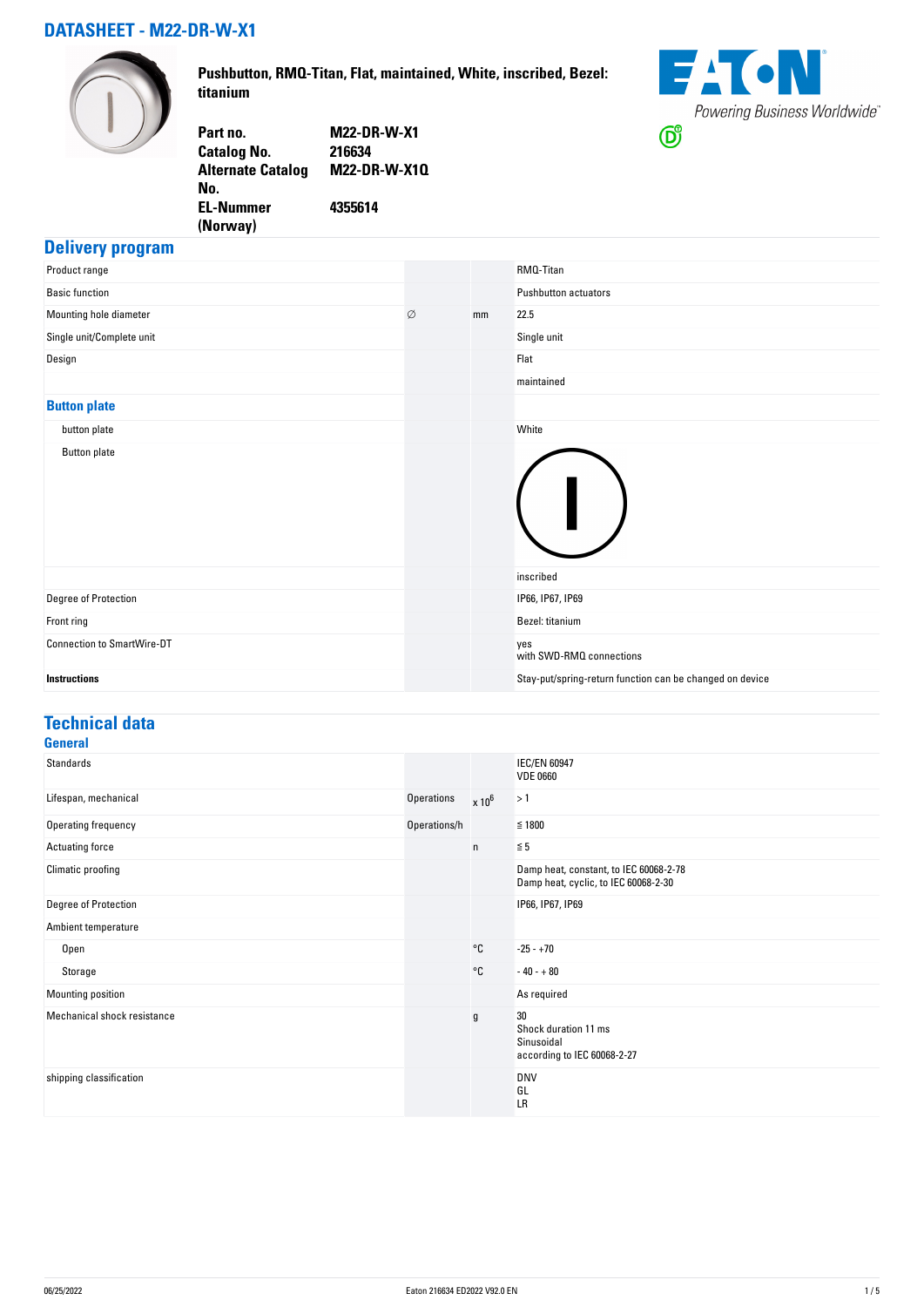

# **Design verification as per IEC/EN 61439**

| Technical data for design verification                                                                                    |                   |    |                                                                                                             |
|---------------------------------------------------------------------------------------------------------------------------|-------------------|----|-------------------------------------------------------------------------------------------------------------|
| Rated operational current for specified heat dissipation                                                                  | $I_n$             | A  | 0                                                                                                           |
| Heat dissipation per pole, current-dependent                                                                              | $P_{\text{vid}}$  | W  | 0                                                                                                           |
| Equipment heat dissipation, current-dependent                                                                             | $P_{vid}$         | W  | $\boldsymbol{0}$                                                                                            |
| Static heat dissipation, non-current-dependent                                                                            | $P_{VS}$          | W  | 0                                                                                                           |
| Heat dissipation capacity                                                                                                 | $P_{\text{diss}}$ | W  | 0                                                                                                           |
| Operating ambient temperature min.                                                                                        |                   | °C | $-25$                                                                                                       |
| Operating ambient temperature max.                                                                                        |                   | °C | 70                                                                                                          |
| IEC/EN 61439 design verification                                                                                          |                   |    |                                                                                                             |
| 10.2 Strength of materials and parts                                                                                      |                   |    |                                                                                                             |
| 10.2.2 Corrosion resistance                                                                                               |                   |    | Meets the product standard's requirements.                                                                  |
| 10.2.3.1 Verification of thermal stability of enclosures                                                                  |                   |    | Meets the product standard's requirements.                                                                  |
| 10.2.3.2 Verification of resistance of insulating materials to normal heat                                                |                   |    | Meets the product standard's requirements.                                                                  |
| 10.2.3.3 Verification of resistance of insulating materials to abnormal heat<br>and fire due to internal electric effects |                   |    | Meets the product standard's requirements.                                                                  |
| 10.2.4 Resistance to ultra-violet (UV) radiation                                                                          |                   |    | Please enquire                                                                                              |
| 10.2.5 Lifting                                                                                                            |                   |    | Does not apply, since the entire switchgear needs to be evaluated.                                          |
| 10.2.6 Mechanical impact                                                                                                  |                   |    | Does not apply, since the entire switchgear needs to be evaluated.                                          |
| 10.2.7 Inscriptions                                                                                                       |                   |    | Meets the product standard's requirements.                                                                  |
| 10.3 Degree of protection of ASSEMBLIES                                                                                   |                   |    | Does not apply, since the entire switchgear needs to be evaluated.                                          |
| 10.4 Clearances and creepage distances                                                                                    |                   |    | Meets the product standard's requirements.                                                                  |
| 10.5 Protection against electric shock                                                                                    |                   |    | Does not apply, since the entire switchgear needs to be evaluated.                                          |
| 10.6 Incorporation of switching devices and components                                                                    |                   |    | Does not apply, since the entire switchgear needs to be evaluated.                                          |
| 10.7 Internal electrical circuits and connections                                                                         |                   |    | Is the panel builder's responsibility.                                                                      |
| 10.8 Connections for external conductors                                                                                  |                   |    | Is the panel builder's responsibility.                                                                      |
| 10.9 Insulation properties                                                                                                |                   |    |                                                                                                             |
| 10.9.2 Power-frequency electric strength                                                                                  |                   |    | Is the panel builder's responsibility.                                                                      |
| 10.9.3 Impulse withstand voltage                                                                                          |                   |    | Is the panel builder's responsibility.                                                                      |
| 10.9.4 Testing of enclosures made of insulating material                                                                  |                   |    | Is the panel builder's responsibility.                                                                      |
| 10.10 Temperature rise                                                                                                    |                   |    | Not applicable.                                                                                             |
| 10.11 Short-circuit rating                                                                                                |                   |    | Is the panel builder's responsibility. The specifications for the switchgear must be<br>observed.           |
| 10.12 Electromagnetic compatibility                                                                                       |                   |    | Is the panel builder's responsibility. The specifications for the switchgear must be<br>observed.           |
| 10.13 Mechanical function                                                                                                 |                   |    | The device meets the requirements, provided the information in the instruction<br>leaflet (IL) is observed. |

## **Technical data ETIM 8.0**

Low-voltage industrial components (EG000017) / Front element for push button (EC000221)

Electric engineering, automation, process control engineering / Low-voltage switch technology / Command and alarm device / Front element for push-button actuators (ecl@ss10.0.1-27-37-12-10 [AKF028014])

| Colour button                 |    | White |
|-------------------------------|----|-------|
| Number of command positions   |    |       |
| <b>Construction type lens</b> |    | Round |
| Hole diameter                 | mm | 22    |
| Width opening                 | mm | 0     |
| <b>Height opening</b>         | mm | 0     |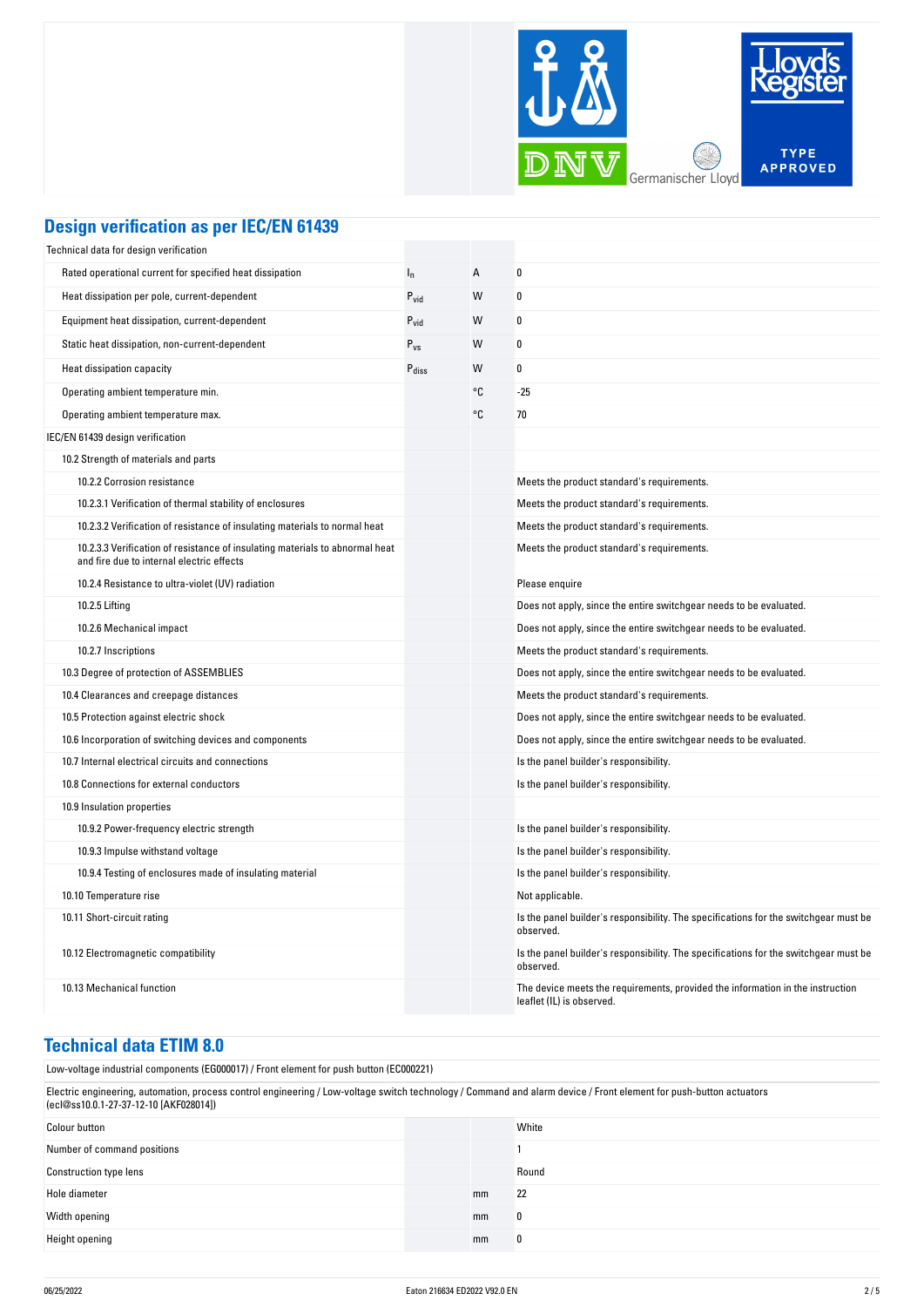| Type of button                          | Flat       |
|-----------------------------------------|------------|
| Suitable for illumination               | No         |
| With protective cover                   | No         |
| Labelled                                | Yes        |
| Switching function latching             | Yes        |
| Spring-return                           | No         |
| With front ring                         | Yes        |
| Material front ring                     | Plastic    |
| Colour front ring                       | Chrome     |
| Degree of protection (IP), front side   | IP67/IP69K |
| Degree of protection (NEMA), front side | 4X         |

# **Approvals**

| .                           |                                                                              |
|-----------------------------|------------------------------------------------------------------------------|
| <b>Product Standards</b>    | IEC/EN 60947-5; UL 508; CSA-C22.2 No. 14-05; CSA-C22.2 No. 94-91; CE marking |
| UL File No.                 | E29184                                                                       |
| UL Category Control No.     | <b>NKCR</b>                                                                  |
| CSA File No.                | 012528                                                                       |
| CSA Class No.               | 3211-03                                                                      |
| North America Certification | UL listed, CSA certified                                                     |
| Degree of Protection        | UL/CSA Type 3R, 4X, 12, 13                                                   |

# **Dimensions**



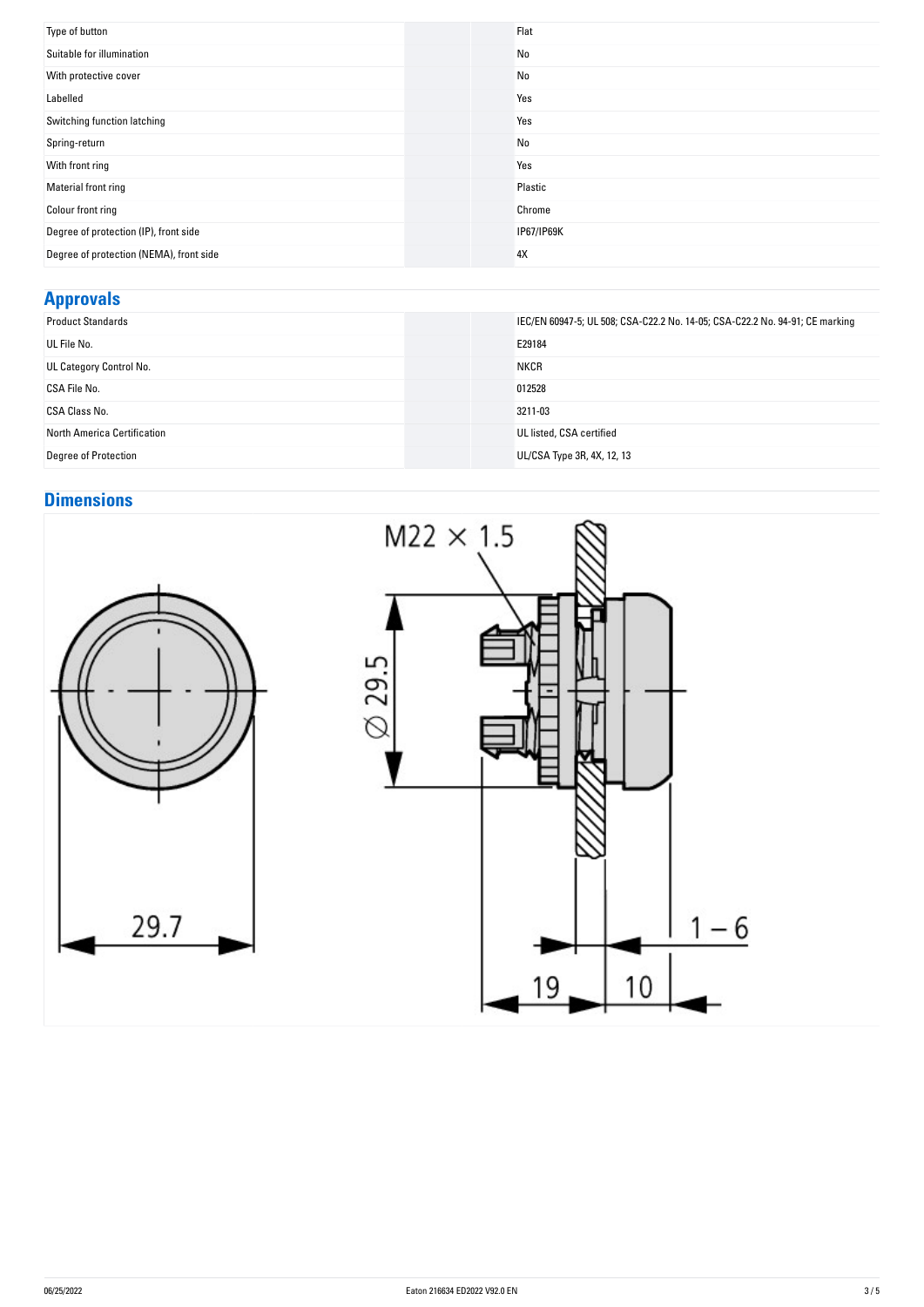